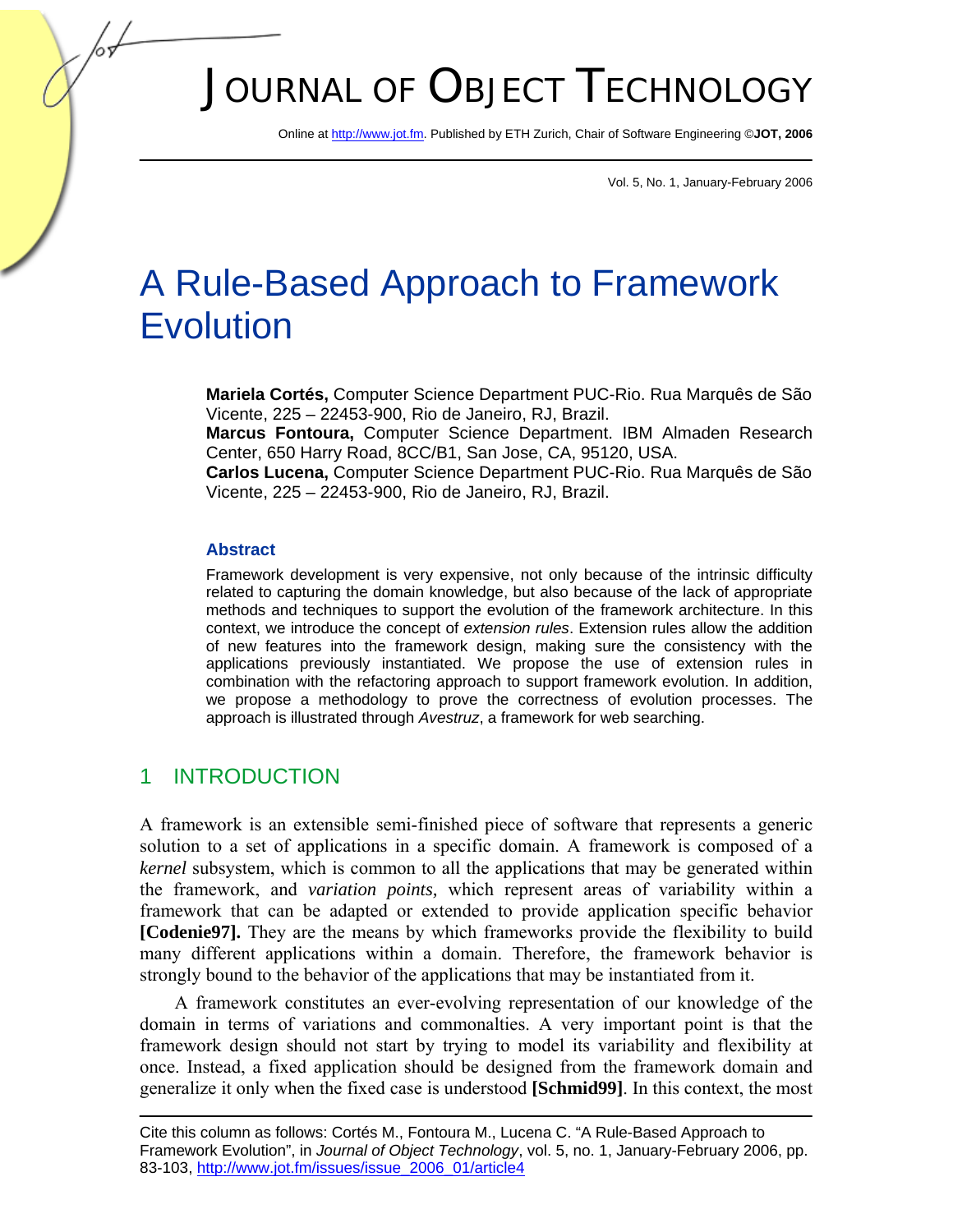complex problem regarding framework evolution is the impact of the changes in the framework design on the rest of the system, and possible incompatibility with previously defined applications. This situation represents the principal difference to be considered between framework evolution and stand-alone application evolution: specialized rules are needed to support the framework evolution in consistence with instance applications.

Given the well-known complexity and iterative nature of object-oriented framework development, the basic philosophy described in **[Batory89, Coad92]** may be summarized by: *Framework development is Framework evolution* 

#### *Framework evolution = Framework refactoring + Framework extension*

Refactoring of source code **[Opdyke92, Fowler99]** is a well-known approach suggested for the development and evolution of frameworks by restructuring a program in the way that it allows other changes to be made more easily. In early development stages, framework evolution consists in the definition of a white box structure **[Roberts97]**. Later, immutable code can be encapsulated and parameterized by turning the framework into a black-box one. In specific situations, refactorings can be useful to implement extensions into the framework design, creating variation points **[Fayad99]**. The mechanics consists in turning the original behavior (*kernel*) of the framework in an alternative behavior that is encapsulated into a prefabricated class of the framework design. However, refactorings are not sufficient to deal with this development process. In this paper we introduce the concept of *extension rules* to carry out the framework extension process. On the basis of this concept, we show how the extension rules can be combined with the refactoring technique to support framework evolution, and thus, framework development.

Extension rules **[Fontoura99, Cortés02, Cortés04]** are based on metapatterns **[Pree95]**, i.e., the basic principles of object-oriented software construction that describe how to construct frameworks independent of a specific domain. So-called *template* and *hook* methods represent the metapatterns required to design frameworks. A *template method* provides the skeleton of a behavior and a *hook method* is called by the template method and can be tailored to provide different behaviors. The different ways of realizing flexibility (the different types of variation points) are classified and linked to a metapattern. Metapatterns address the implementation of flexibility and abstract coupling required in frameworks at a small scale. Several design patterns are based on metapatterns **[Tokuda01]**. The motivation for using metapatterns **[Pree95]** is to provide a means to categorize and describe design patterns on a meta-level, and to support framework construction.

Metapatterns are applied in order to obtain abstract coupling in a design. They (1) provide the ability to treat several objects (chain or tree) or a single object uniformly (the *Recursive pattern*) and (2) introduce a lower (more abstract) coupling between classes (the *Separation pattern*) and methods (the *Unification pattern*). Thus, the extension step is carried out more efficiently through extension rules since a larger number of situations can be modeled, including those shaped through refactorings. These rules can modify the variation points structure to support the incorporation of alternative behaviors into the framework design.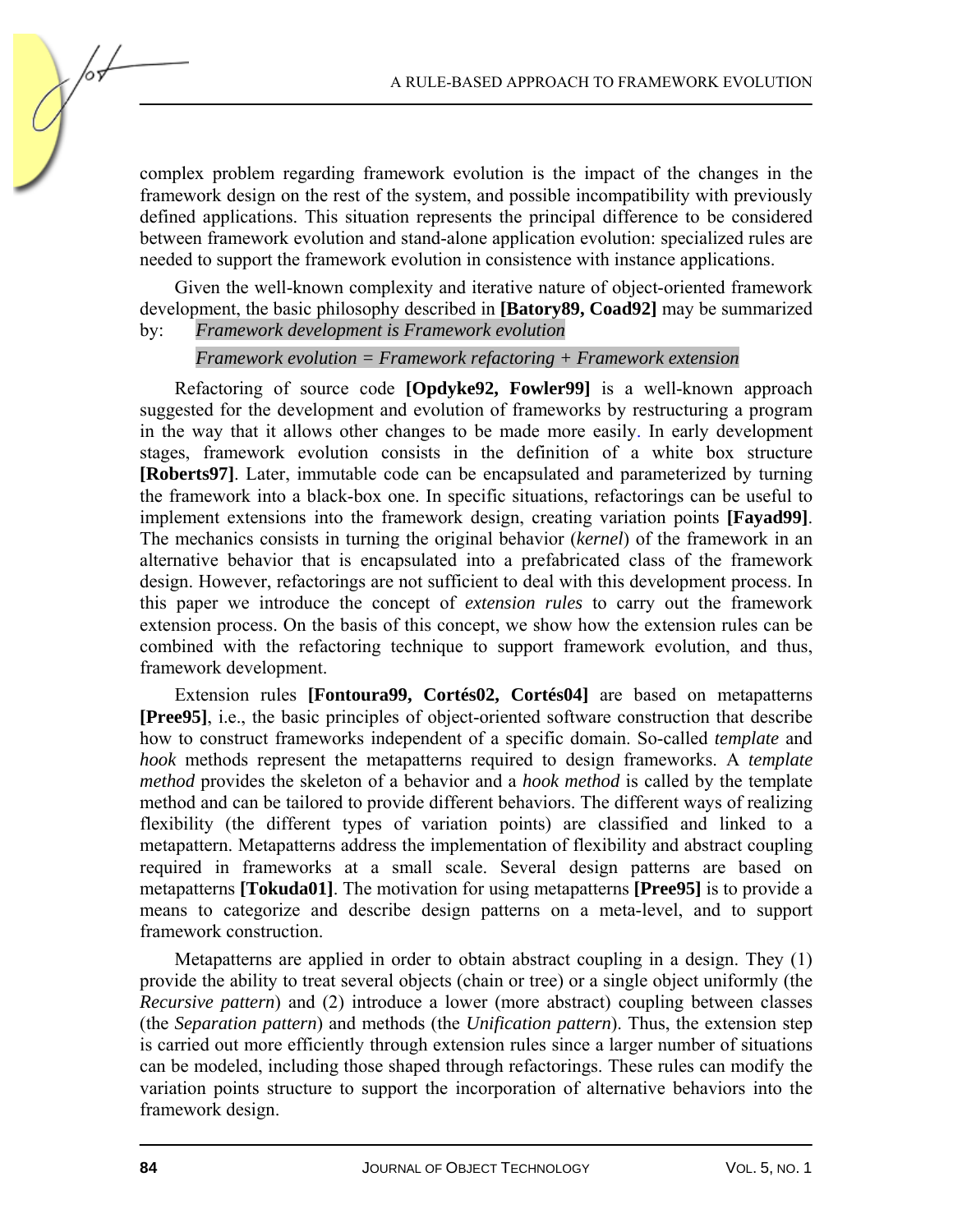Complicated changes to a program can require both refactorings and extensions. The combination of refactoring and extension rules to evolve framework designs in a controlled way is the key point of this work. These technologies are very useful in developing efficient and flexible application frameworks and they fit well into the iterative framework development process. Both refactoring and extension rules preserve the observable behavior of the original design<sup>1</sup>. The remainder of this paper is organized as follows: Section 2 describes the semantics of refactorings and extension rules. Section 3 presents the methodology proposed for the formal verification of the evolution processes (refactoring and extension rules). Section 4 illustrates how refactorings and extension rules can be applied in practice, using the Avestruz framework as an example. In Section 5 we comment on some related works. Finally, Section 6 presents our conclusions and future research directions.

## 2 EVOLUTION PROCESS

In **[Butler01]**, framework development is considered equivalent to the evolution process involving the execution of two tasks: restructure and extension. In this work we propose the use of the refactoring technique **[Opdyke92, Fowler99]** and extension rules **[Fontoura99, Cortés02, Cortés04]**, respectively, to support the execution of these tasks. We consider both techniques as *evolution processes* which are used to restructure the code and to add new abstractions.

These evolution processes may be used to avoid the architectural drift problem **[Codenie97]** by changing the variation point structure of the system. This phenomenon occurs when the framework does not support the required customization and the application developers need to violate its structure. As a consequence, the application tends to drift away from the framework architecture. When the design modeled by the application is not a valid instance of a framework, evolution processes may be applied to add flexibility into the framework design, therefore, promoting its reutilization but preserving the original behavior, in the computational sense. The framework flexibility is based on the variation point structure that can be accessed by the users (application developers). Evolution processes can be considered behavior-extending transformations, since the cardinality of the application set is increased after its application.

#### **2.1. Refactoring**

The refactoring activity involves the redesign of a program unit to take advantage of good practices in design, such as design patterns, to improve it. Refactoring is a technique that also plays a major role in *Extreme Programming* **[Roock00]** and can occur at various times throughout the development process. In this section, several refactorings that support programming and evolution activities are illustrated.

l

<sup>&</sup>lt;sup>1</sup> In computational sense, this implies that these transformations always result in legal programs equivalent to the original program.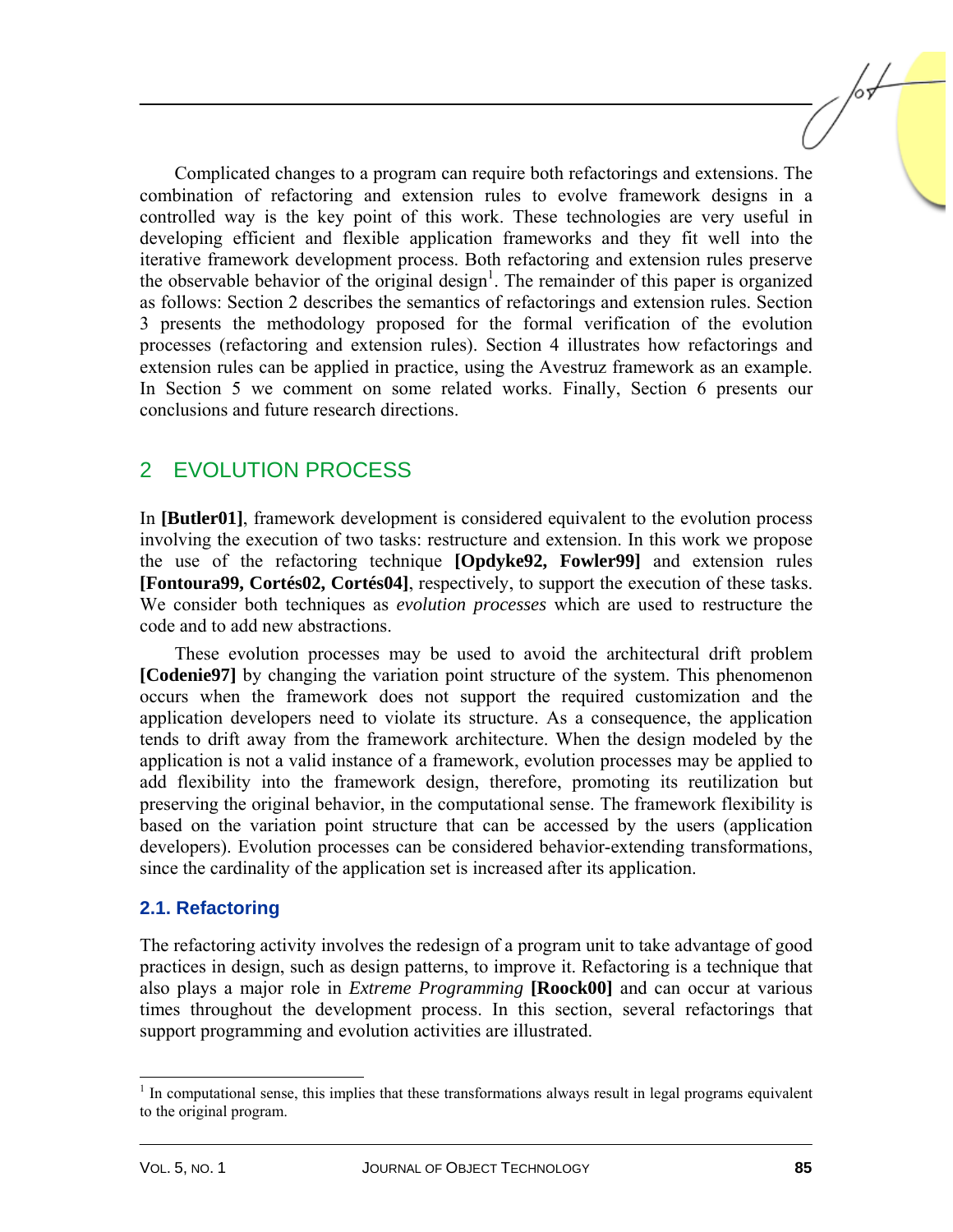The transformation represented in Figure 1 represents the *Push Up Method* refactoring that moves a common behavior to the abstract superclass **[Fowler99]** to avoid the duplicated code problem. In this example, since the same method M() belongs to the classes A and B, a new superclass is created and the redundant method is moved.



**Figure 1.** Application of the refactoring *Push Up Method*

In the resultant class hierarchy the common behavior is concentrated in the superclass. Meanwhile, specific and additional behavior is added to the subclasses, avoiding code redundancy. Based on the new structure, new variant behavior can easily be modeled by the addition of a variation points to the superclass.

A large part of Fowler's refactorings **[Fowler99]** describes methods to package code properly. The key refactoring in this category is *Extract Method* (Figure 2), which takes a code fragment and turns it into its own method. Subsequently, a call to the new method is used to replace the removed fragment.



**Figure 2.** *Extract Method* refactoring

*Extract Method* changes the system structure through the incorporation of the *Unification* metapattern **[Pree95]** into the design, where the old method M1() is transformed into a template method, that invokes the new (hook) method M2(). As it will be shown later, this refactoring is used in the mechanics of several extension rules.

A natural relation between patterns and refactorings is presented in the design patterns catalogue by Gamma et al. **[Gamma95]**: *"Patterns... supplies targets for your refactorings"*. In other words, refactorings allows designers to focus on basic patterns when they are developing software projects. Patterns can be added through refactorings: "… refactorings turn explicit the design patterns that are subjacent into the code" **[Gamma95]**. The use of design patterns has costs related to complexity and indirection. For this reason, design should be as flexible as needed, not as flexible as possible.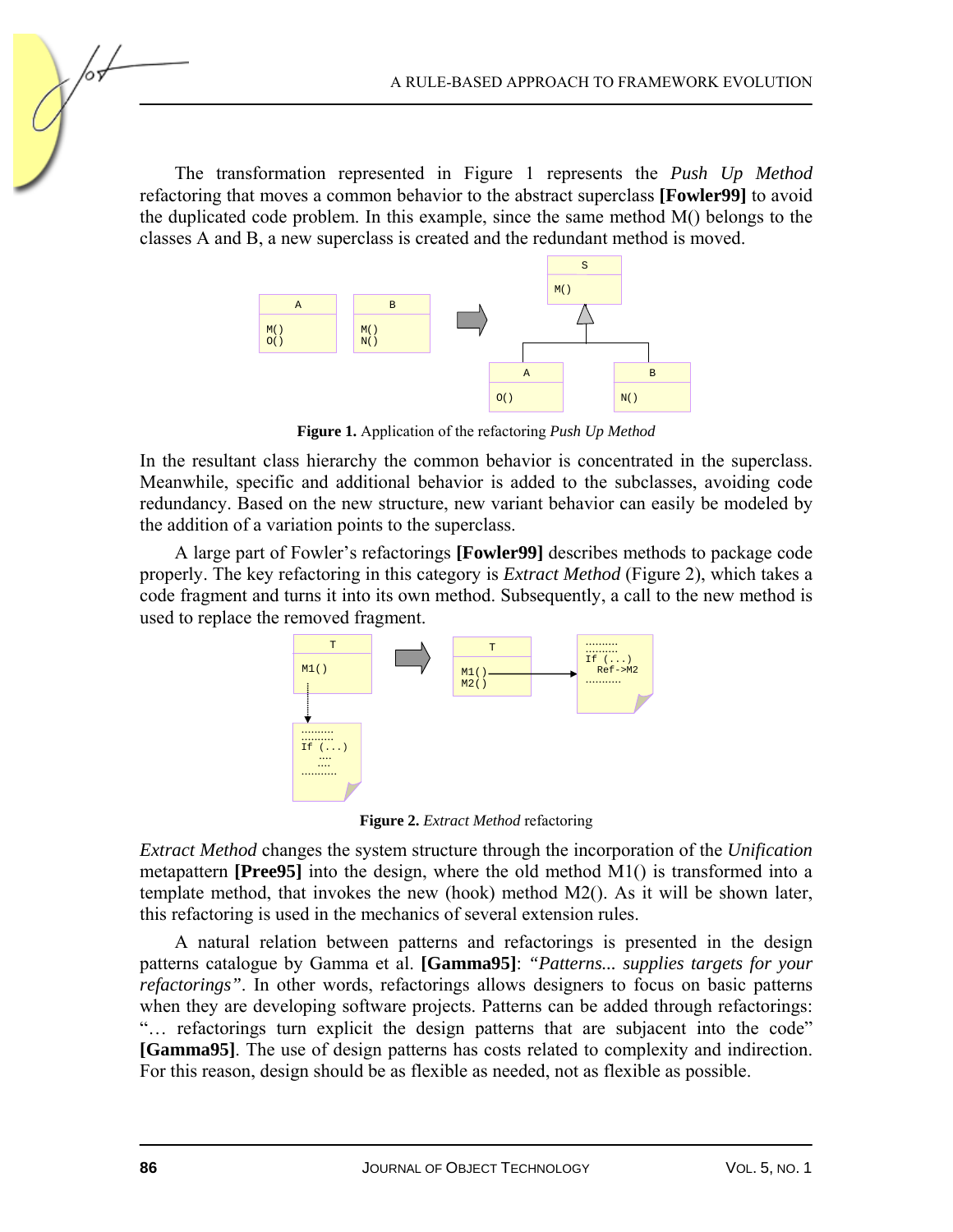Refactorings have been shown to directly implement certain design patterns **[Tokuda01]**. Examples of refactorings with this property are *Replace Type Code with State/Strategy* and *Form Template Method* **[Fowler99].** In the rest of this section we present some of these refactorings<sup>2</sup>.

*Replace Type Code with State/Strategy* implements directly the transformation that incorporates the *State/Strategy* pattern into the design (Figure 3). This refactoring substitutes the code type of a generic object with a state object, adding one subclass for each type.



**Figure 3.** *Replace Type Code with State/Strategy* refactoring

In this way, the variability that before was manipulated through mechanisms as switchcase features, are manipulated by a class hierarchy in the target design. *Replace Conditional with Polymorphism* **[Fowler99]** describes a similar situation. Both of these refactorings are equivalent to the extension rule *Add Unification Pattern* (compare Figure 3 with Figure 5 to see the similarities).

The second example presents the class structure of the *Template Method* pattern. This pattern defines a skeleton of behavior in a method template, which can be tailored to provide different behavior through hook methods in subclasses. This pattern is based on the Unification metapattern **[Pree95].**

*Form Template Method* is a refactoring that incorporates the *Template Method* pattern into the design. This refactoring can be applied when two methods in subclasses (the class hierarchy already exists) execute similar steps in the same order, yet the steps are different. In the target design, the common code is factored in the superclass and the variant behavior is implemented in the subclasses, preventing the duplication.

#### **2.2. Extension Rules**

Extension rules are used to extend the framework behavior, making it possible to instantiate a greater number of applications. These rules implement transformations that alter the framework variation point structure.

The variation point structure introduces variability that is transparent outside the subsystem, either by inheritance or by composition. Using extension rules during the evolution process, two situations are possible: whether the base class of the variation point subsystem is introduced as a new class, or whether the responsibility of an existing

l

 $2^2$  Note that when refactorings are applied on frameworks, the variation point structure may be modified, affecting the set of custom applications.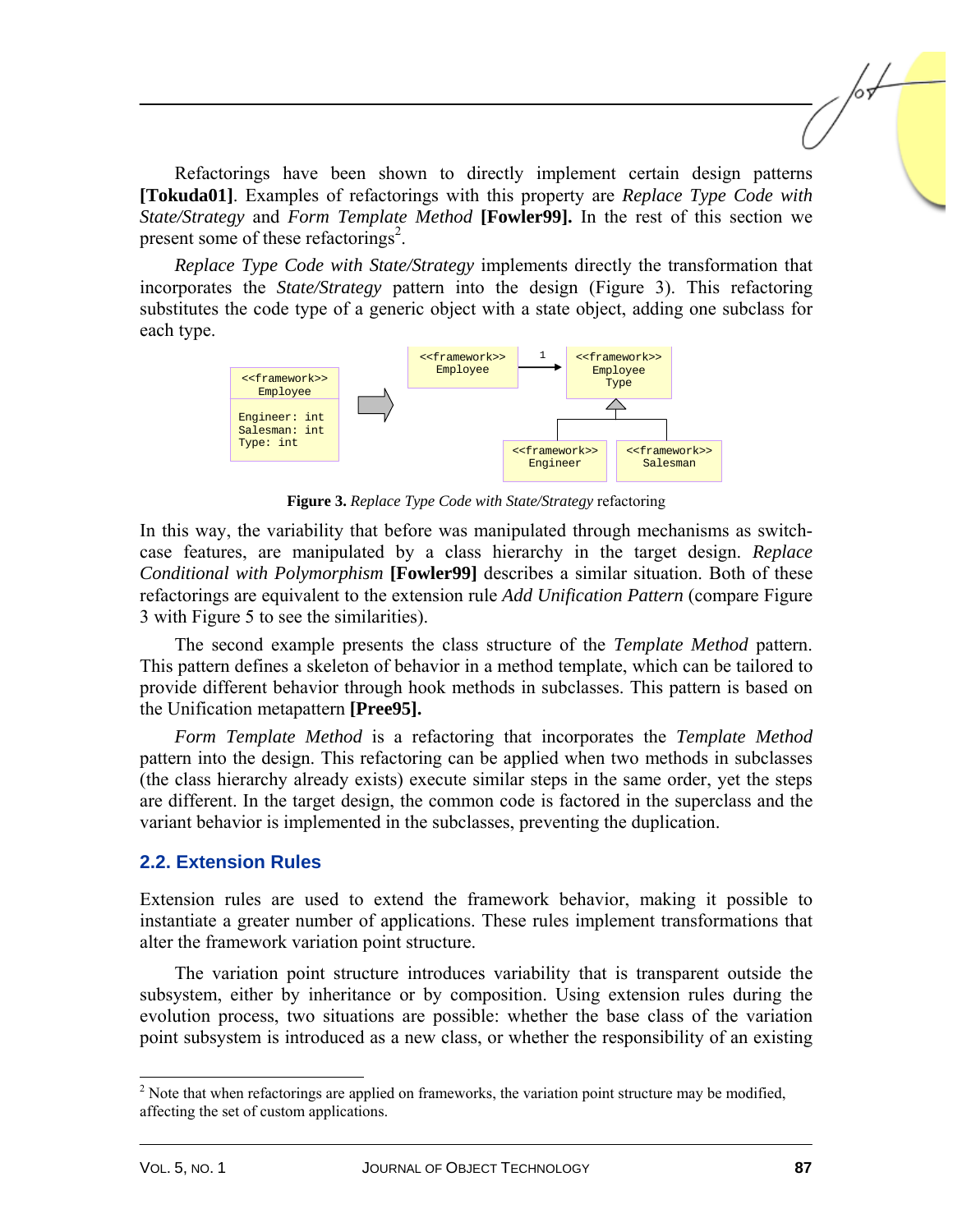class is extended by the responsibility of the base class. In the first case, we speak of an expanding transformation since we have expanded the original class structure by a new class. In the second case, we speak of an extending transformation, since we have extended an original class by new responsibilities.

The extension rules are based on framework metapatterns **[Pree95],** which implement variation points as a combination of template and hook methods **[Pree91,**  Gamma95, Pree95]. A *template method*<sup>3</sup> provides the skeleton of a behavior. A *hook method* is called by the template method and can be tailored to provide different behaviors. Currently, there are four extension rules, which automate the incorporation of the basic framework patterns proposed by Pree **[Pree95]**. In the remainder of this section we present each of them by means of a set of short descriptions including:

- The description of the associated metapatterns.
- The motivation to describe why the rule should be implemented.
- The solution proposed.
- The mechanics of how to carry out the evolution.

The evolution processes are illustrated in terms of UML class diagrams. We use visual representations for the UML-F tags *framework* and *application* **[Fontoura01]**.

#### **Add Hook Rule**

**Description.** This rule is used to incorporate a hook method into the framework design to implement a new variation point.

**Motivation.** The framework architecture does not support the required customization because a method of the kernel subsystem is not able to realize the behavior required for the application developer.

**Solution.** The instance application needs to change the implementation of a kernel method. In this way, each application can define alternative behaviors. Figure 4 illustrates this process.



**Figure 4.** Application of *Add Hook* rule

<sup>&</sup>lt;sup>3</sup> Template method must not be confused with the C++ template construct, which has a completely different meaning.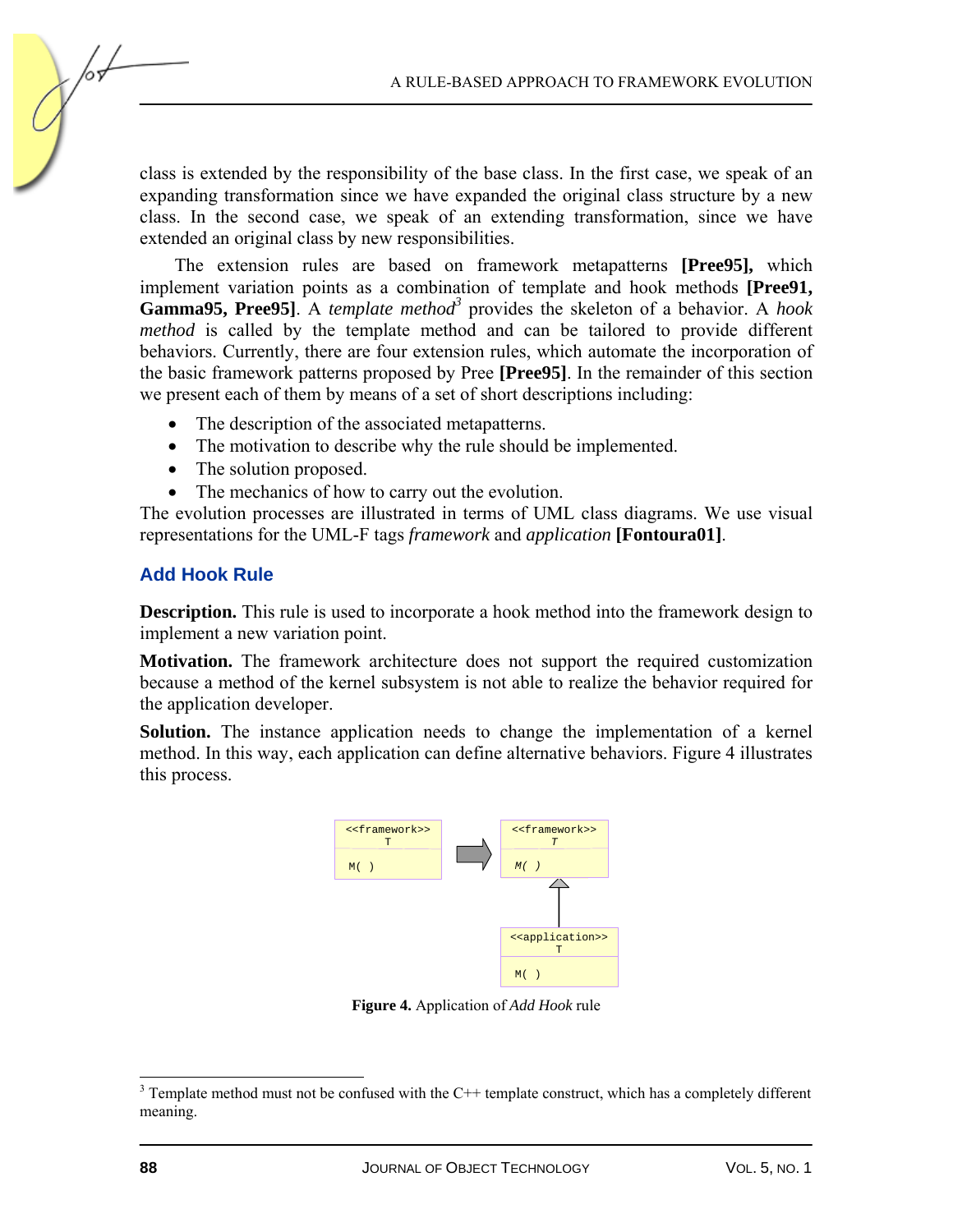**Mechanics.** The mechanics can be resumed in the following steps:

- 1. Create a subclass for each instance application, if it does not already exist.
- 2. Create subclass methods that override the original methods.
- 3. Make the superclass method abstract.

#### **Add Unification Pattern Rule**

**Description.** This rule is used to incorporate the *Unification* pattern into the design. This pattern occurs when both the template and hook methods belong to the same class.

**Motivation.** Application developers need to add flexibility to existing methods. The framework architecture does not support the required customization because the behavior supplied by the kernel methods is not completely adequate to the behavior required for the application developer. This might happen in any of the following situations:

- New insights in the domain. Some application specific concepts may become general concepts and must be incorporated into the framework;
- New design insights. Some design issues that were neglected in the framework's initial design phase are discovered and need to be incorporated into the framework kernel.

**Solution.** Variant steps are implemented as a combination of template-hook methods. The hook method executes the special behavior required by the application developer. The method might be created through the *Extract Method* refactoring **[Fowler99]**, which replaces a fragment of code with a call to the newly created method.



**Figure 5.** Application of *Add Unification Pattern* rule

**Mechanics.** The mechanics may be summarized in the following steps (Figure 5):

- 1. Create the new method using the *Extract Method* refactoring **[Fowler99].**
- 2. For each application, if it does not already exist, create a new subclass.
- 3. Move the implementation of the new method to each subclass using the *Push Down Method* refactoring **[Fowler99].**
- 4. Make the superclass method abstract.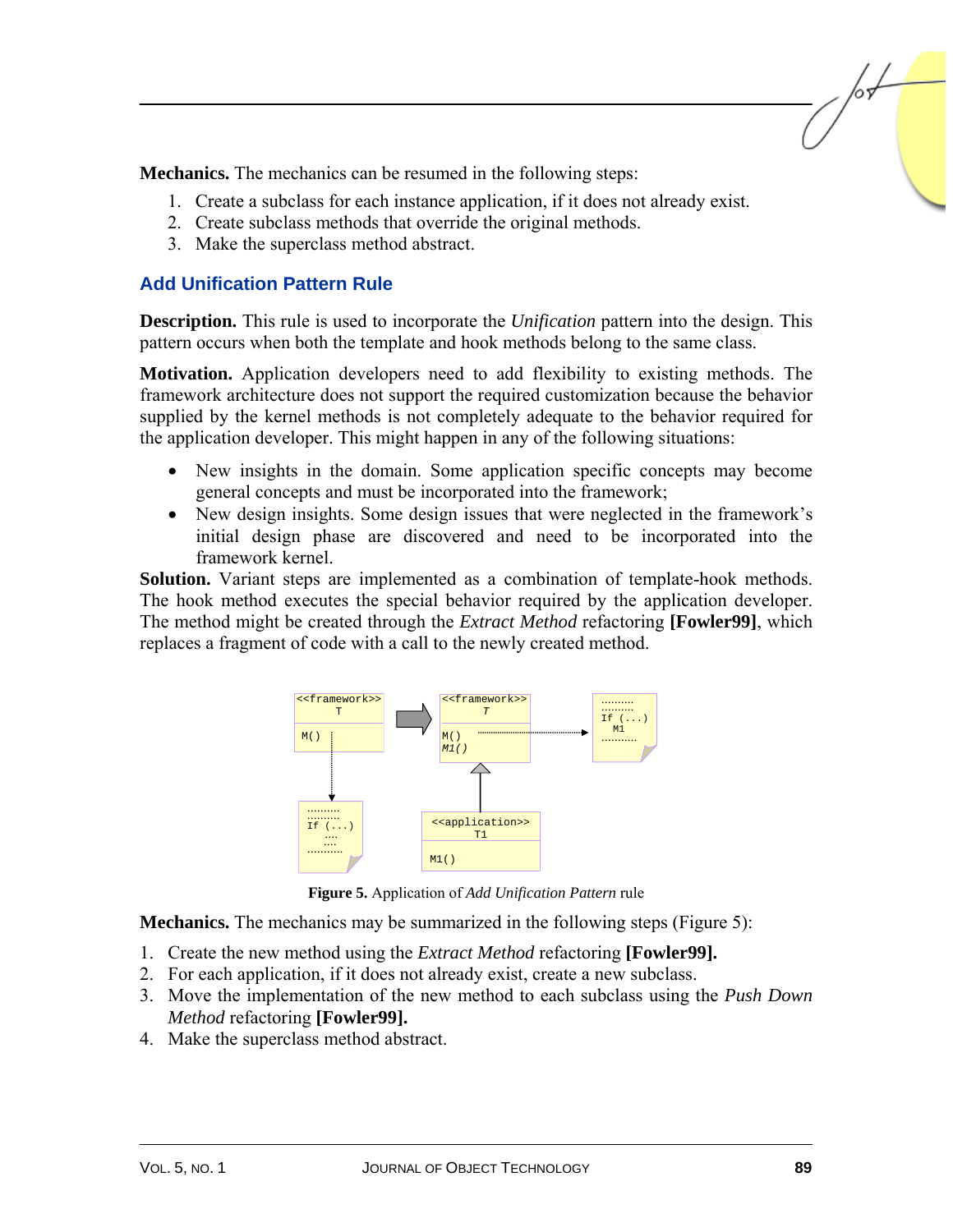#### **Add Separation Pattern Rule**

**Description.** This rule is used to incorporate the Separation pattern into the design. This pattern occurs when the template and hook methods belong to different classes. The application of this rule transforms a fragment of code from a method in the core into a hook method.

**Motivation.** The motivation here is the same as the one in *Add Unification Pattern¸* but in this case the final design is more flexible – since the template and the hooks belong to different classes, adaptations can happen during runtime.

**Solution.** Create a new variation point method in a separate hook class (Figure 6). This variation point must be extended by composition. In the obtained design, an additional class is required to host the template method upon adding to the variation point subsystem.



**Figure 6.** *Add Separation Pattern* rule

**Mechanics.** The evolution process in this case may be summarized in following:

- 1. Create the new method using the *Extract Method* refactoring **[Fowler99].**
- 2. Create a new class using the *Extract Class* refactoring **[Fowler99].**
- 3. Create a subclass for each instance application, if it does not already exist.
- 4. Make the superclass abstract.

#### **Add Recursive Pattern Rule**

**Description.** This rule is used to incorporate the *Recursive* pattern into the design. This pattern occurs when an object of the template class refers objects in the hook class. In particular, the template class is a descendent of the hook class.

**Motivation.** Sometimes, it may be useful to create object compositions. These compositions can be treated as a simple object, which are useful to modify the object behavior without modifying the class structure already existent.

**Solution.** Create an object composition to handle object collections in order to selectively add or modify behavior to instances (Figure 7).

In the *Recursive* pattern design based any number of template classes can be defined as subclasses of H. These template classes can define additional/modified behavior. Note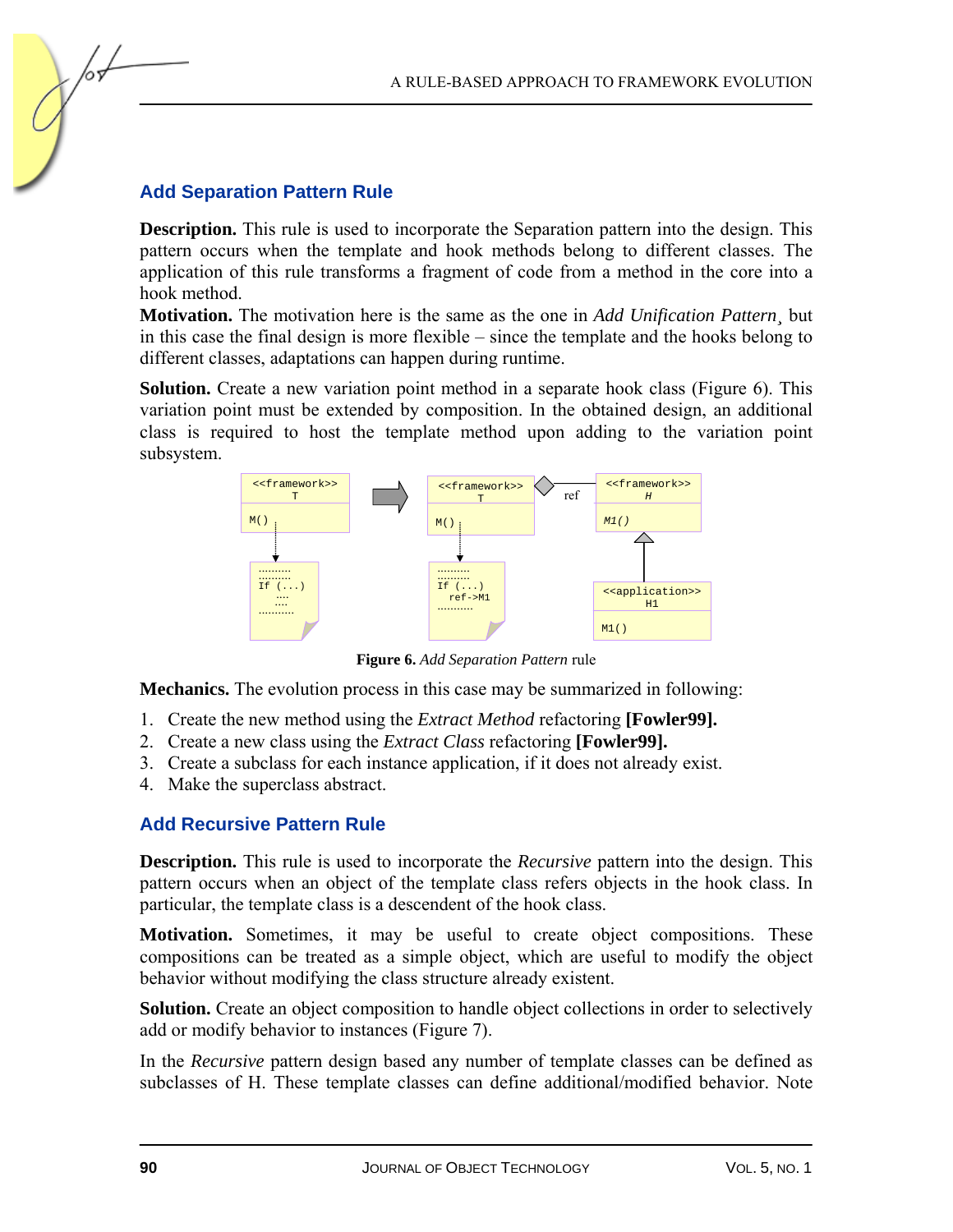that any number and combination of instances of template classes can be attached to instances of H descendants.

During execution time, the hook class H forwards the control to either descendant (T or T1). The trick behind this design is that T1 can modify the behavior of methods and forward the call to the object referred by the reference. Furthermore, instance variables and methods can be added. This means that the modified behavior implemented in the composite class T1 can be attached to all descendants of H. If the call is forwarded to a T object, the behavior is preserved; if the call is forwarded to a T1 object, the behavior is extended with the associated special behavior.

The obtained design is coincident with the structural pattern *Composite* **[Gamma95]**. Thus, the application of this rule is useful for incorporating the corresponding pattern into the design.



**Figure 7.** Application of *Add Recursive Pattern* rule

**Mechanics.** The application of this rule may be summarized in following:

- 1. Create the composite class.
- 2. Create the abstract superclass.
- 3. Add an instance variable of the composite class in the hook class.

#### **2.3 Comparing Refactorings and Extension rules**

Refactoring activity can be very useful to support framework restructuring and extension on the basis of specific design patterns. However, two points differentiating refactoring processes and extension rules must be highlighted:

- There are no refactorings for all design patterns (for example, no refactoring addresses the incorporation of design patterns that are based on recursive subsystems). This incompleteness in the refactoring catalogue **[Fowler99]** can be solved through the use of extension rules, which are based on metapatterns. Metapatterns model all the possible combinations of template and hooks methods, including the recursive composition. Consequently, more situations can be described.
- Some refactorings are helpful in the transition of whitebox frameworks into blackbox frameworks. This process does not change the framework behavior since it simply implements restructuring and moving of code already existing in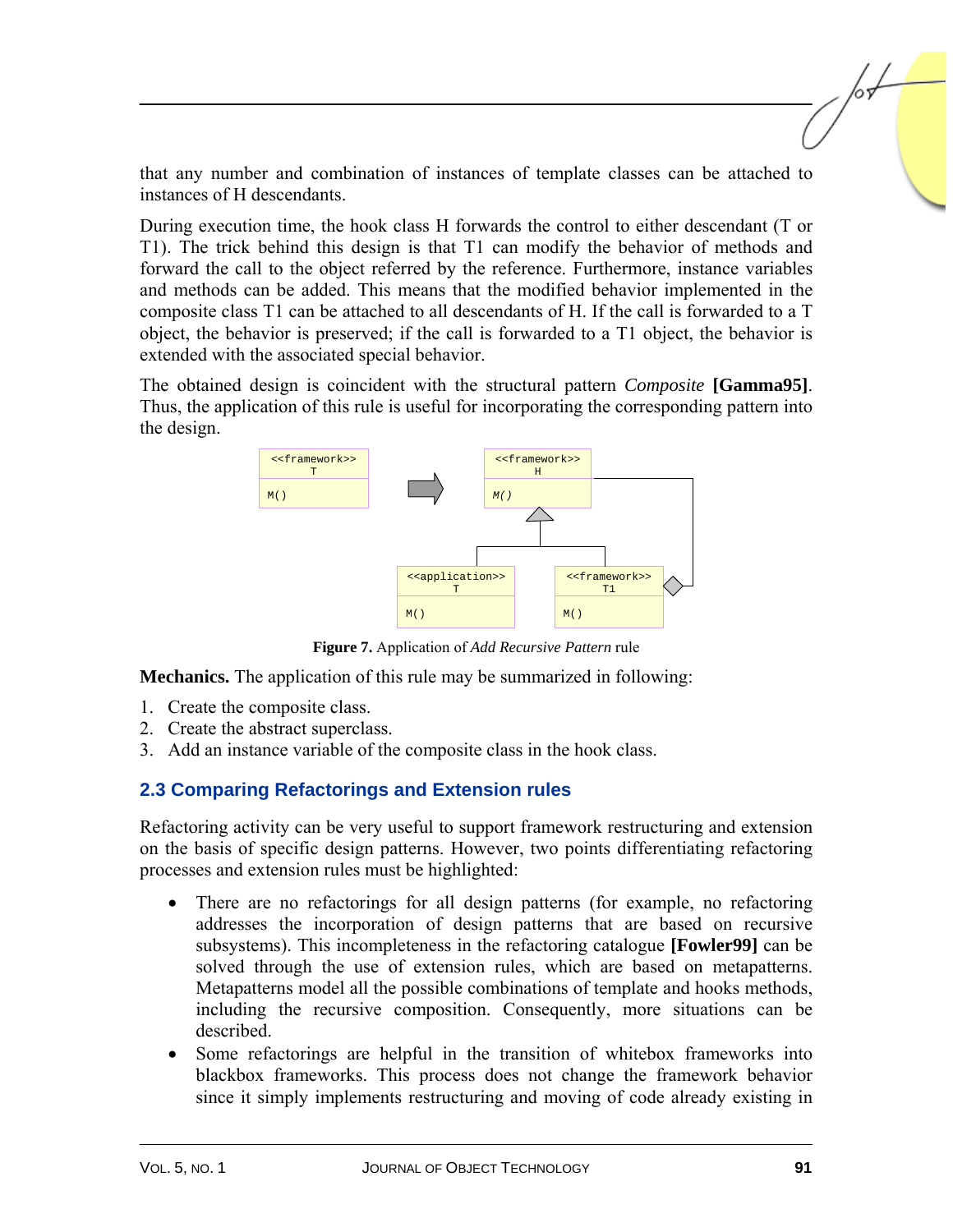the framework. In this way, the variant behavior that already exists inside the framework becomes explicit in the design by the use of refactorings. Differently, extension rules always incorporate new variation points into the system.

Design patterns are specific instances of metapatterns, which are the simplest construction principles. Since extension rules implement the introduction of metapatterns into the design, design patterns may be introduced using the same mechanics. Figure 8 describes some patterns that may be introduced using refactorings and extension rules. Each pattern is associated to the correspondent higher level metapattern.

| <b>Metapattern</b> | Design<br><b>Pattern</b>   | <b>Extension Rule</b>  | <b>Refactoring Rule</b>                           |
|--------------------|----------------------------|------------------------|---------------------------------------------------|
| Separation         | <b>Builder</b>             | Add Separation         |                                                   |
| Unification        | <b>Factory Method</b>      | Add Unification        | Replace Constructor with<br><b>Factory Method</b> |
| Separation         | Prototype                  | Add Separation         |                                                   |
| Separation         | <b>Bridge</b>              | Add Separation         |                                                   |
| $1: n$ Recursive   | Composite                  | Add Recursive          |                                                   |
| 1:1 Recursive      | Decorator                  | Add Recursive          |                                                   |
| 1:1 Recursive      | Chain of<br>responsibility | Add Recursive          |                                                   |
| Separation         | State / Strategy           | <b>Add Separation</b>  | Replace Type Code with<br>State / Strategy        |
| Unification        | Template Method            | <b>Add Unification</b> | Form Template Method                              |

**Figure 8.** Metapatterns, patterns, extension rules and refactorings

All referred patterns can be introduced through the extension rules, including those that can be generated using specific refactorings. Moreover, the applicability of extension rules is extended to a larger set of different situations than refactorings. For example, to support the introduction of patterns based on recursive structures.

## 3 FORMAL VERIFICATION

Ideally, the behavior preservation of refactorings should be proven formally **[Tokuda01]**. In practice and in previous research, this generally has not been done. Instead of formal proofs, the approach originally proposed by Barnejee and Kim for database schema evolution has been adopted **[Banerjee87].** In **[Opdyke92]** a set of seven invariants to preserve behavior for refactorings was proposed, but no proof that these invariants preserved program behavior was presented.

In this paper we propose a formal methodology to verify the correctness of the evolution processes (refactoring and extension rules). In this sense, the system behavior, both before and after the evolution process, is formally defined. Based on the se formal descriptions, equivalence relations are used to check if the two programs may be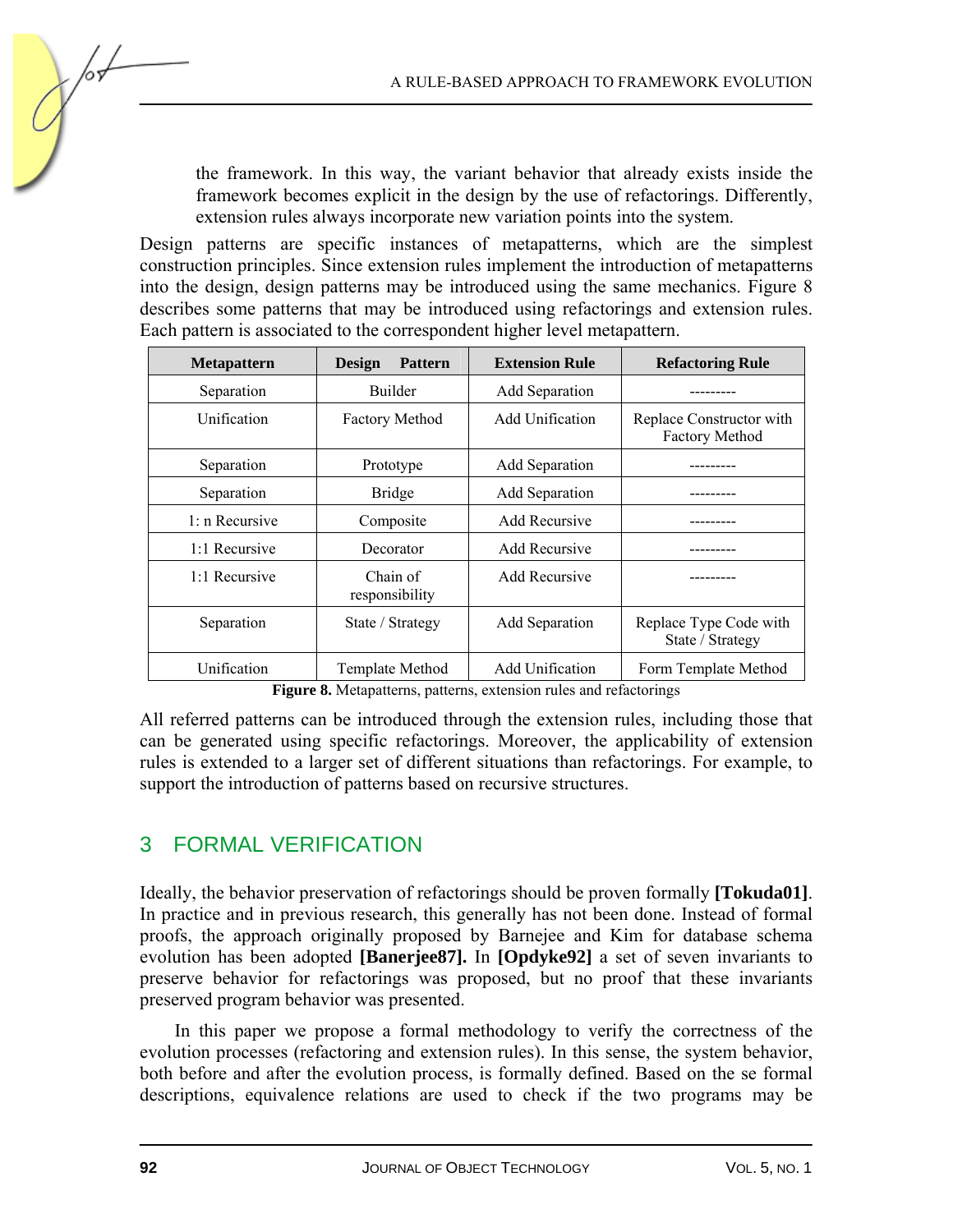considered equivalents. The methodology uses CCS **[Milner89]** as the formalism for the description of the program behavior and model checking techniques **[CWB04]** to establish the behavioral equivalence. The methodology proposes the following steps for the formal behavior verification:

- 1. Create the state diagrams on the basis of the state of variables used by the program, before and after the program transformation. The diagram denotes the sequence of states. Each state denotes a particular situation of the variables manipulated by the program. To facilitate this step the statements in the program are labeled.
- 2. Add the transitions that determine the control sequence throw in the program execution to the diagrams. The transitions may be classified into two groups:
	- a. Named. These transitions connect different states in the diagrams. These transitions are denoted with different symbols in the diagrams.
	- b. Invisibles. These transitions connect equivalents states (initial and final) in the diagrams. These transitions are denoted with the τ (*tau*) symbol.
- 3. Translate the diagrams into a CCS specification **[Milner89].**
- 4. The two formal specifications are incorporated in the CWB (*Edinburgh Concurrency Workbench*) model checking tool. CWB **[CWB04]** is an interactive system that allows the user participation throw commands to check properties and to make analyses. The command **eq** is used to check the behavioral equivalence between processes. The system returns true if the behaviors of the process may be considered equivalents in the observational sense, and false in another case.

In following, we apply the proposed methodology to verify the correctness of a refactoring process. In this very simple example we illustrate the wrong use of the *Rename Method* refactoring. The original code with the labels and the corresponding sequence of states is presented in Figure 9.



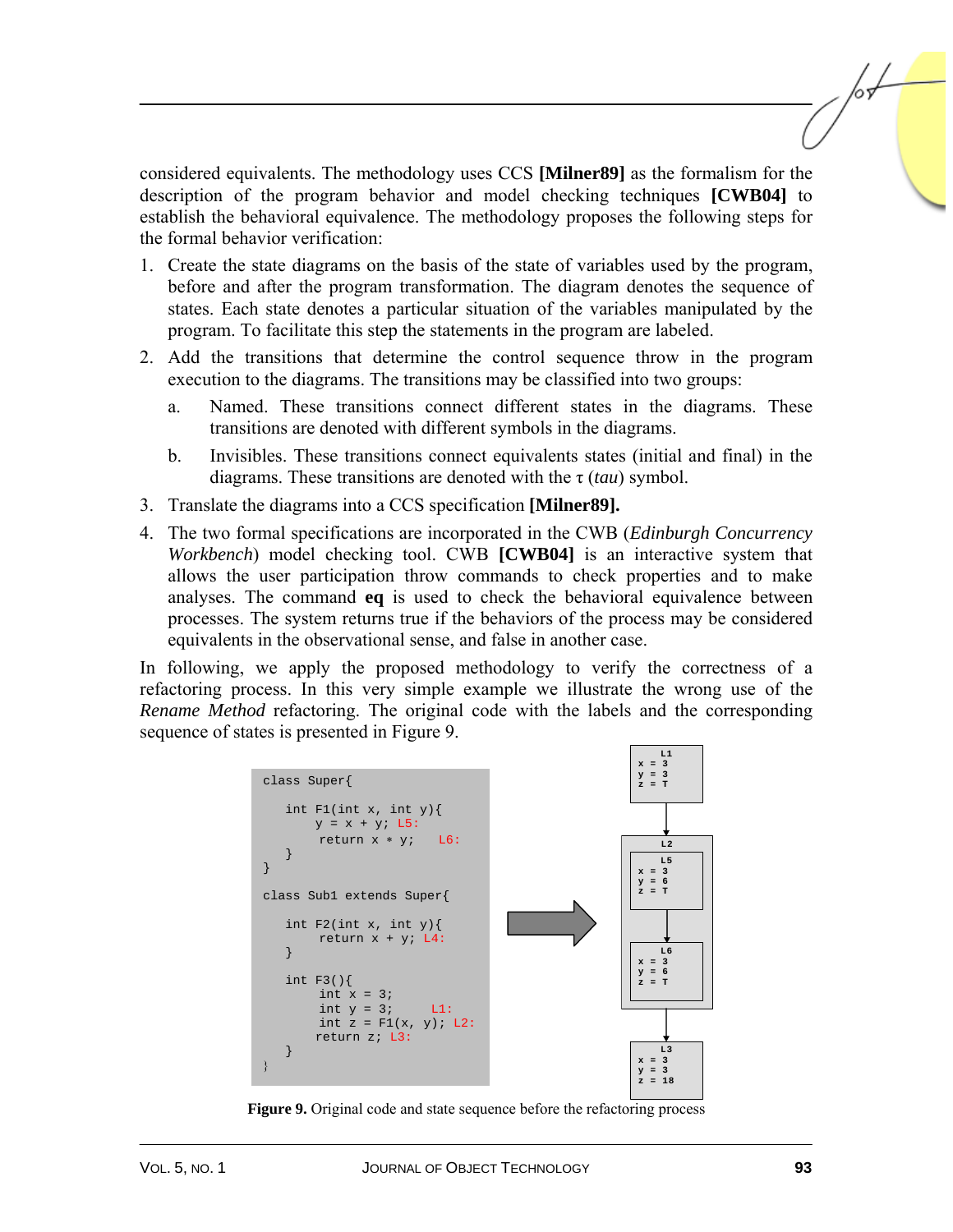The refactoring *Rename Method* is applied to rename the function F2 to F1. Note that a method with the same name and parameters already exists in the class Super. Thus, the behavior of the modified code possibly was modified. The code after the evolution process is presented in Figure 10.

| class Super $\{$<br>int $F1(int x, int y)$<br>$y = x + yi$ L55:<br>return $x * yi$ $L66$ :      | L11<br>$z = 3$<br>$x = 3$<br>$V = T$        |
|-------------------------------------------------------------------------------------------------|---------------------------------------------|
| class Subl extends Super $\{$<br>int $F1(int x, int y)$<br>return $x + y$ ; L44:                | L22<br>L44<br>$z = 3$<br>$x = 3$<br>$y = T$ |
| int $F3()$<br>int $x = 3i$<br>int $y = 3$ ; L11:<br>int $z = F1(x, y)$ ; L22:<br>return z; L33: | L33<br>$z = 3$<br>$x = 3$<br>$y = 6$        |

Figure 10. Transformed code and state sequence after the refactoring process

In the next step, the transitions in both sequences are classified as named or invisibles. The resultant diagrams of transitions are depicted in Figure 11. In this case all transitions are named.



Figure 11. Transition diagrams before and after the refactoring process

/оъ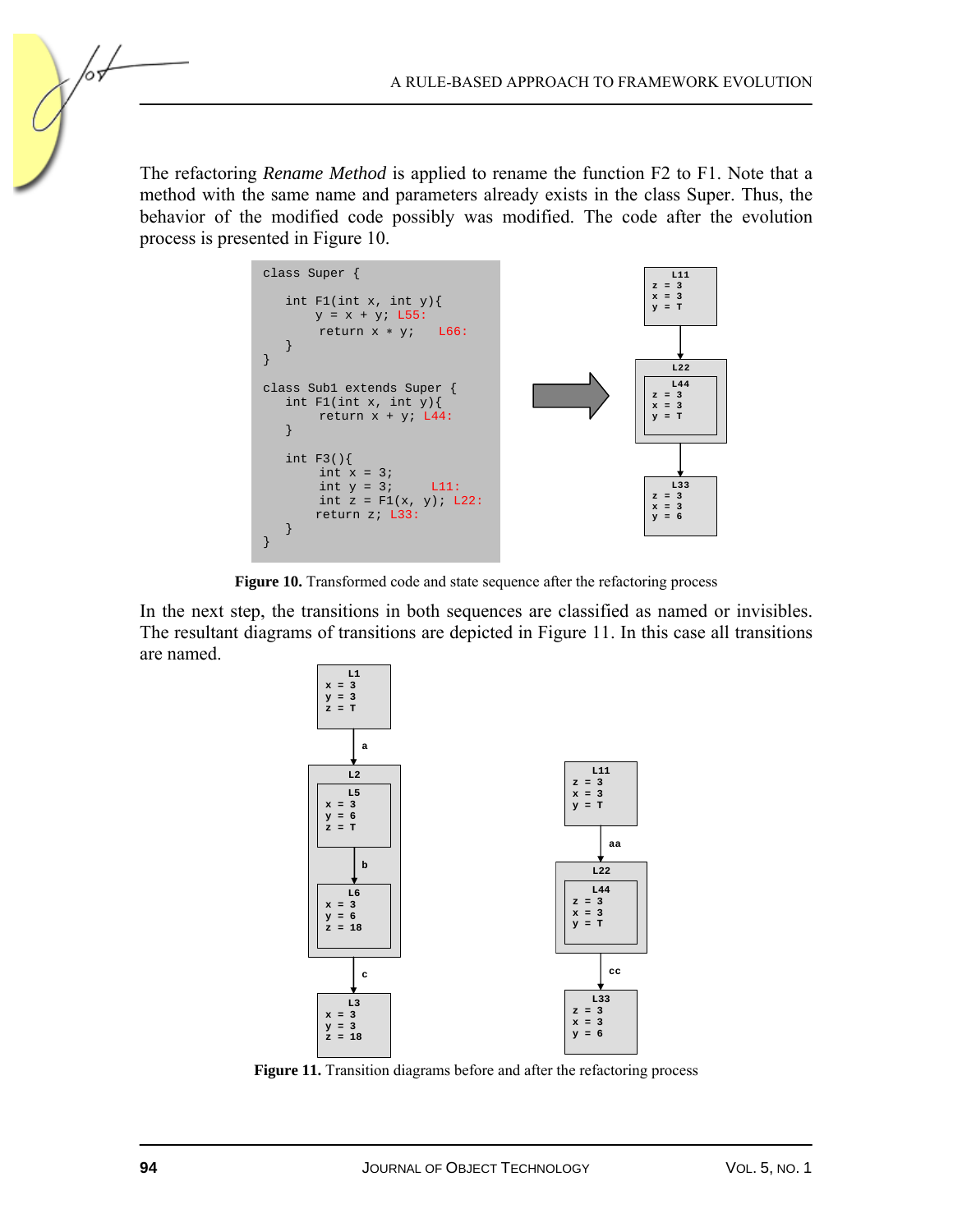Figure 12 presents the CCS description of the transition diagrams described in above. This description is used as input for the CWB model checking tool. In the CCS formalism each state in the diagram is modeled using the **agent** abstraction. Lines 1 through 7 simply bind agent identifiers to process expressions. These expressions consist in *action\_name. agent\_name next. A*ction\_name represents a transition in the diagram, and the agent name represents the target state which can be derivate by the transition.

The line 8 tests the two agents identified by L1 and L11 for observational equivalence, also known as weak bisimilarity



**Figure 12.** CWB session for the *Rename Method* refactoring

The observational equivalence relation between the descriptions is determined with the **eq** command. Finally, the system responds with the result *false* (line 9) and the session conclude. In this way, on the basis of the methodology proposed, is possible determine that the application of the *Rename Method* refactoring in this case is not behavior preserving.

## 4 STUDY CASE: AVESTRUZ FRAMEWORK

The proposed approach is illustrated through the Avestruz framework, which is an ongoing project at the TecComm Laboratory (PUC-Rio) [\(http://www.teccomm.les.inf.puc-rio.br\). A](http://www.teccomm.les.inf.puc-rio.br)vestruz is a search engine framework designed to process and to parse HTML pages. The processing determines whether particular words are localized in the text of the pages. In the crawling process, links are extracted and stored for future searching. This is done in parallel, using several machines. The initial architecture of the framework is the simplest one that allows accomplishing these requirements. The core of the system is the ClScanner class. It is responsible for localizing the URL of the initial page of the site and transferring the control to the HTML processor module to parse the page. The abstract class ClHTMLDoc defines a variation point to allow independence between the framework and the HTML parser used in the custom applications. Figure 13 shows the class model and the semantics of the initial framework design.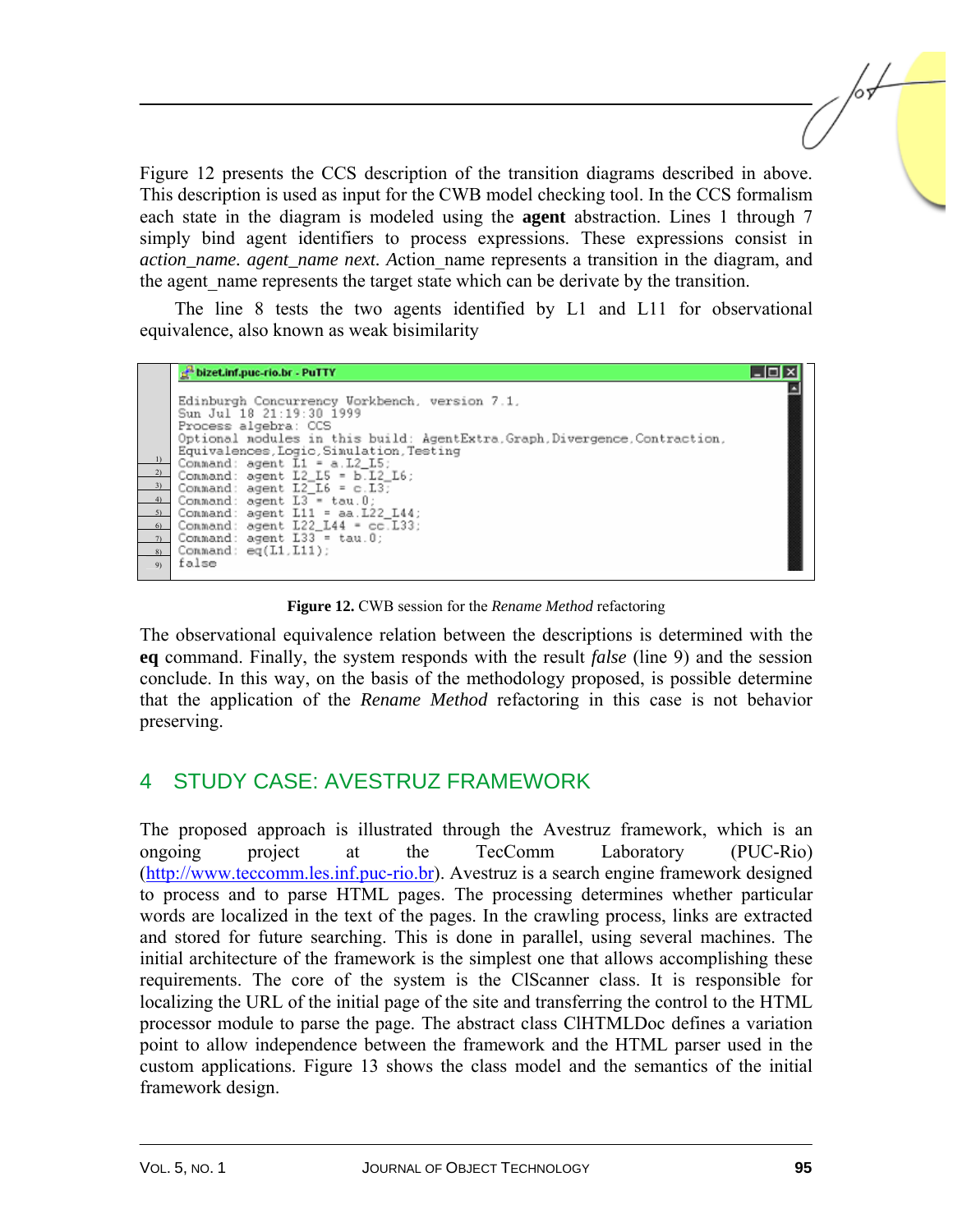When the framework finishes parsing a page it must recover the next page to be visited using the set of links that was extracted in the parsing process. During crawling, the index structures are stored by the ClScanner class according to the order of appearance in the HTML documents. Later, during runtime, applications need more flexibility and efficiency for recovering the search results. Then, we use extension rules to create a new variation point in the framework that allows the customization of the strategy for storing the index information.



**Figure 13.** Searching engine framework

We use *Add Separation Pattern* to create a new entity decoupled from ClScanner class, allowing customizations in runtime. Figure 14 illustrates the diagram and semantics for the Avestruz modules, with the changes generated by the evolution transformation. During this evolution process, the methods of the ClScanner class are transformed into template methods and their specific behavior is translated to the ClList class.



**Figure 14.** Adding flexibility for the link processor module

From the custom application point view, the transformation is behavior-preserving since the new structure of the ClScanner (abstract class) and ClList (concrete class from the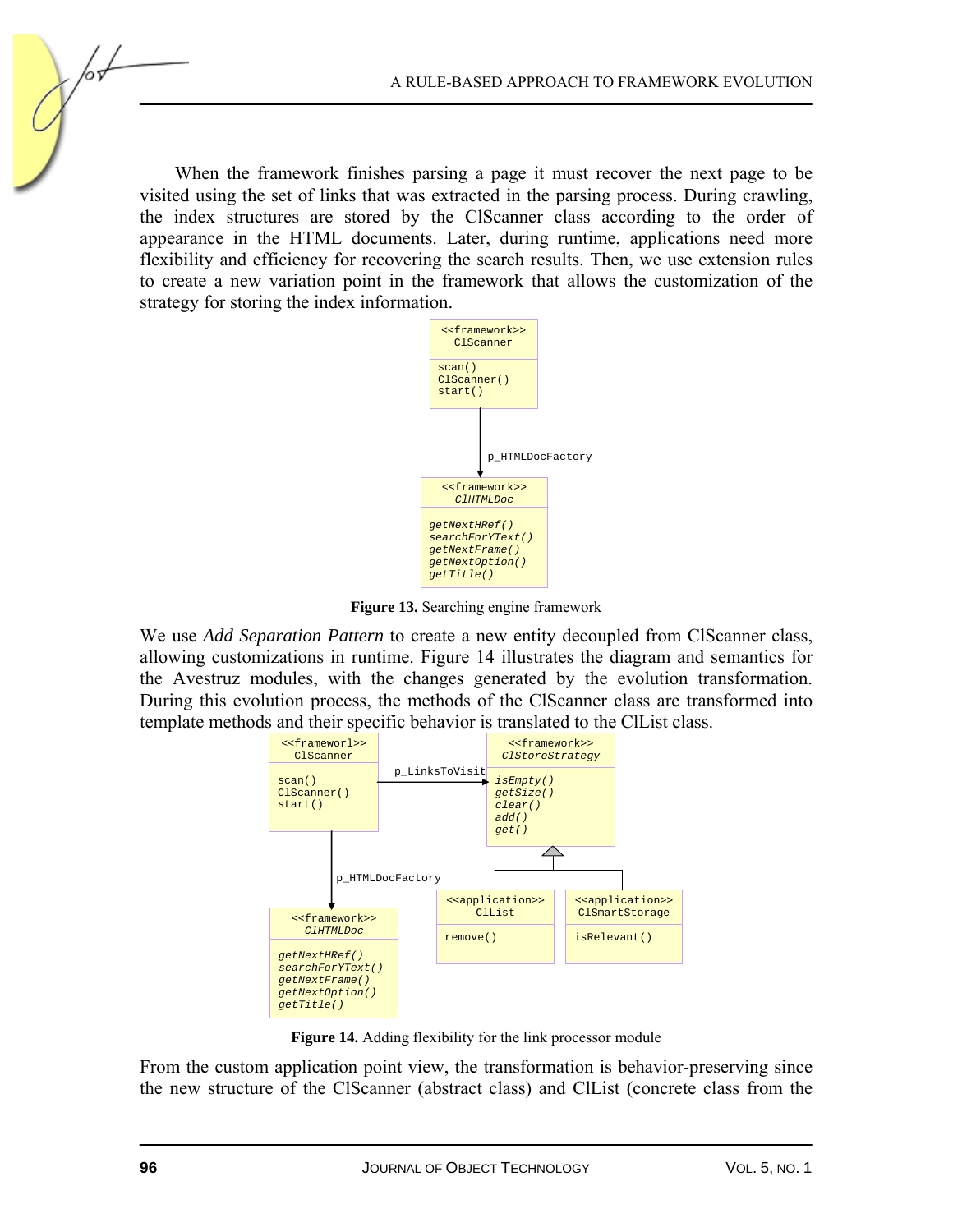user application) is suitable as the original design. On the other hand, the framework behavior is extended because a new structure of template and hooks methods was created during the evolution process. In the current design, overriding the hook methods in the ClStoreStrategy class can modify the behavior of the template class ClScanner. In its initial design, the ClStoreStrategy class was specialized to use lists. Later, a new strategy was developed for storing the page links, ClSmartStorage, which implements a more intelligent strategy that determines whether a link is relevant for the current search. Thus, the search is restricted to a specific site, avoiding searching in pages outside of the current scope.

Frequently, a web site includes repeated pages within a collection of related pages. When the framework was tested for different applications, in several situations the best strategy was to ignore the repeated pages. For that, a new abstraction was required to model a permanent memory of the visited pages, adding new requirements to the design. Consequently, we use extension rules to add this evolution to the framework. In this case, we use *Add Separation Pattern* rule to create a new class decoupled from ClScanner, ClPagesKeeper, to retain the history of the visited pages. The result for this transformation is shown in Figure 15. The semantics of the scan() method in ClScanner class is modified by the application of the extension rule because the specific behavior that implements the memory of visited pages is extracted and moved to ClRealKeeper class. If no memory is needed, the situation may be modeled with the new application class ClDummyKeeper.



**Figure 15.** Adding a permanent memory into the design

When the search of relevant pages is finished, the search results must be reported to the user. In the initial solution, the results were returned through a DOS window. To improve the design and to avoid the mixing of the result reporting with the parsing code, we create a new entity representing the channel that carries out the result reporting. This step of evolution is a behavior-preserving transformation because it improves the framework design but does not add semantics and does not modify the variation point structure.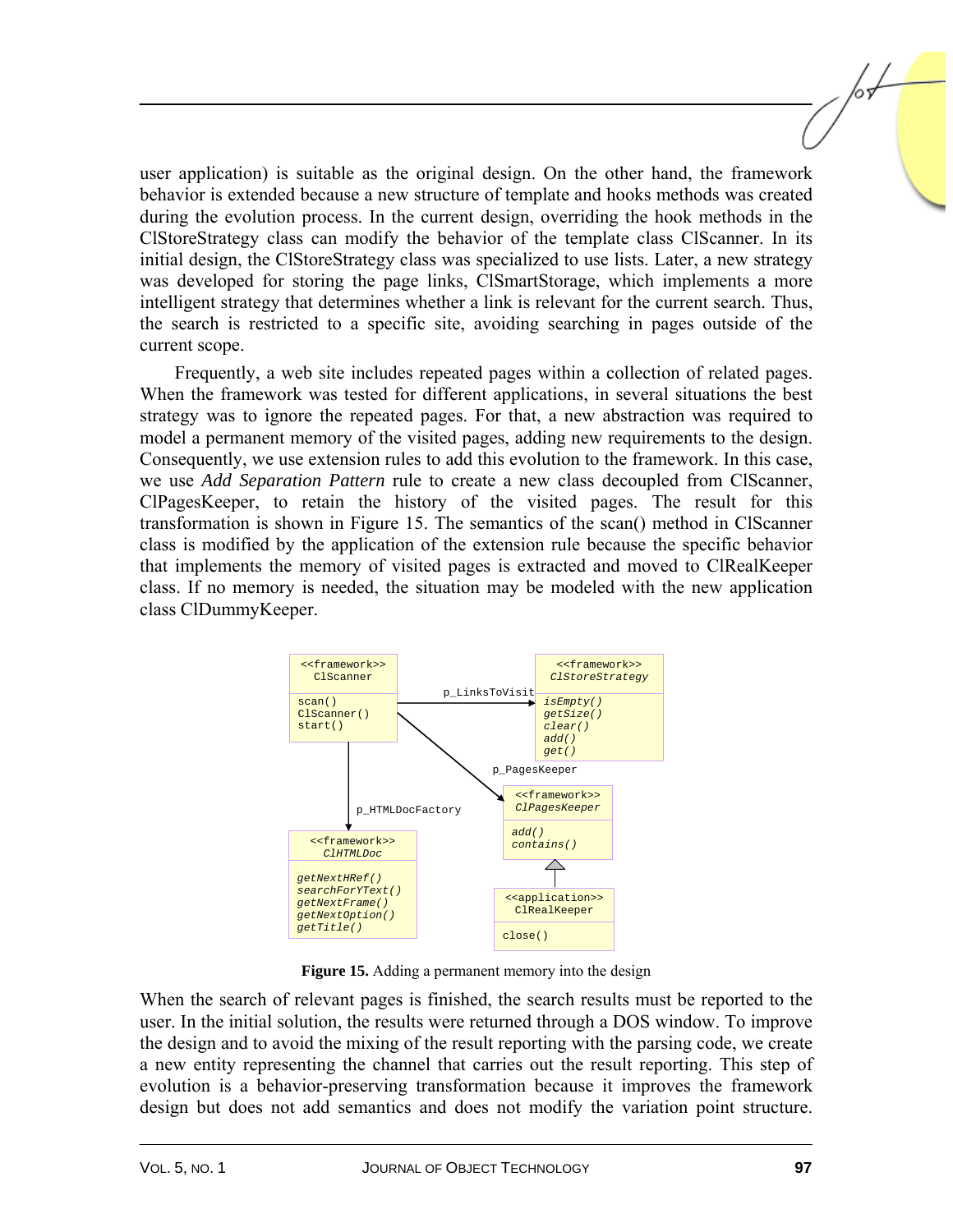Consequently, refactorings come into play to support this evolution step. The most suitable refactoring for this situation is *Extract Class* **[Fowler99].** In consequence, the ClScreenSender class is extracted from ClScanner class to show the results via DOS window. In this way, the original class is transformed in two classes with clear responsibilities: ClScanner and ClScreenSender.

Usually, the custom applications require the return of formatted results that may be received via e-mail when the search is finished, or via browser in processing time. Variations in the channel implementation may be required by framework instances. Then, extension rules can be used to turn the channel into a variation point. This can be done by the application of *Add Unification Pattern* to create the abstract class ClSender (Figure 16).



**Figure 16.** Defining a channel for the result reporting

Now, the new framework design allows the customization of several variation points, however, the answer processor is still insufficient in some situations. In particular, the ClScanner class is defined to accept only a ClSender object. It implies that the report of the searching results is realized through only one channel. However, in several situations reporting through more than one channel may be useful, e.g., mail and browser simultaneously. To reach this flexibility, new semantics must be added into the design. Therefore, extension processes are used to describe this step of evolution. The more suitable rule is *Add Recursive Pattern*, because it allows creation of a group of channels used by the custom application to the result reporting, which are represented by the ClGroupSender class. Figure 17 represents the final design of the framework after the evolution process.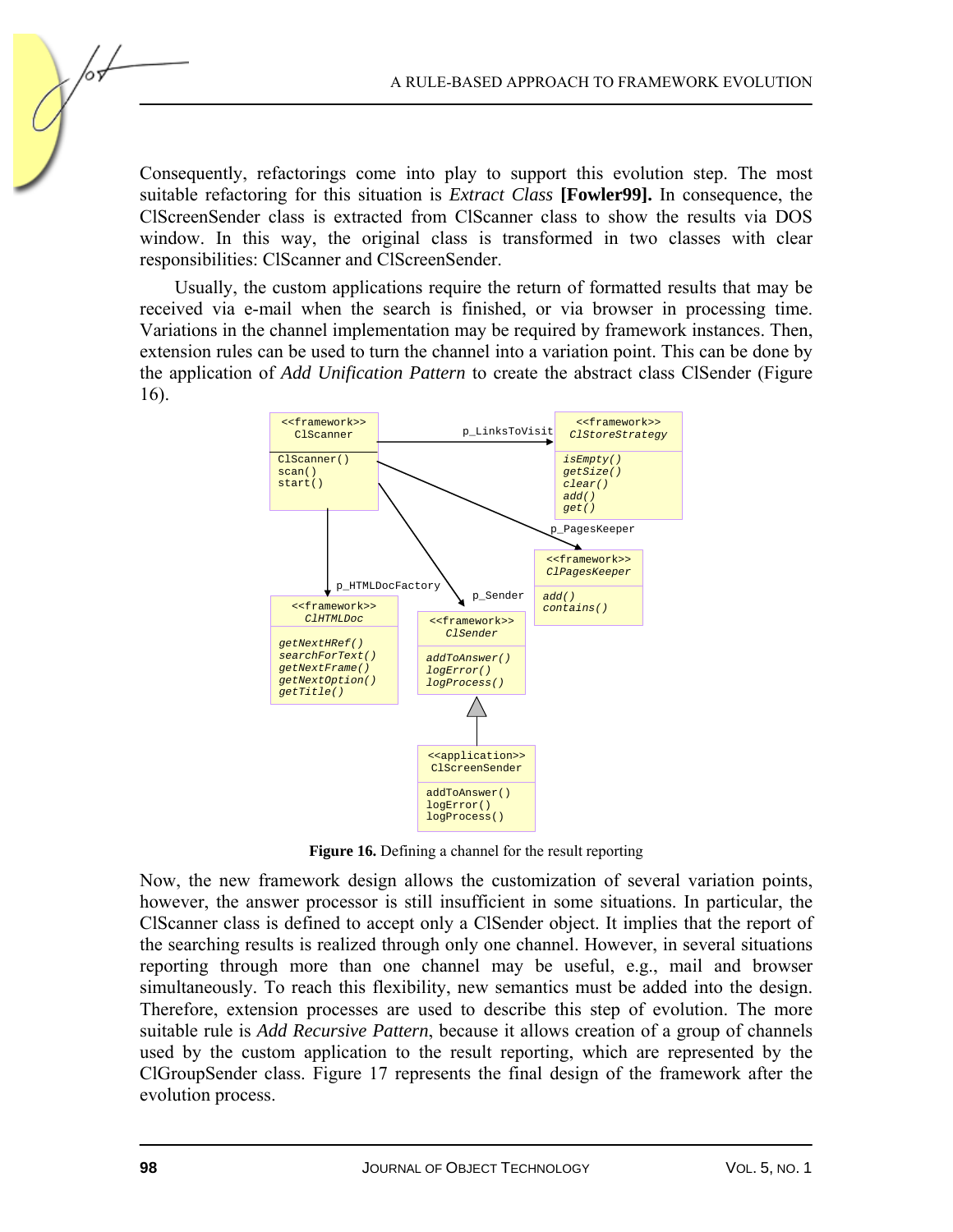

**Figure 17.** Evolution to report results throws several channels

## 5 RELATED WORKS

Currently, there are very few framework design methods that deal with framework evolution. A pattern-based description of some accepted approaches underlying framework design can be found in **[Roberts97]**. Some interesting aspects regarding framework design such as framework integration, version control and over-featuring can be found in **[Codenie97]**.

The Refactoring Browser **[Roberts97]** is a tool to help maintenance of frameworks written in Smalltalk. It currently does not support extension rules, but it has an open architecture and the introduction of the extension rules and new refactoring seems to be straightforward. The design pattern tool proposed in **[Florijin97]** also uses refactorings to achieve framework restructuring.

Roberts and Johnson propose the development of concrete applications before actually developing the framework itself **[Roberts97]**. They claim that framework abstractions can be derived from concrete applications. The extension-based development process may be used to systematize this approach. An approach that integrates framework and XP is presented in **[Roock00].**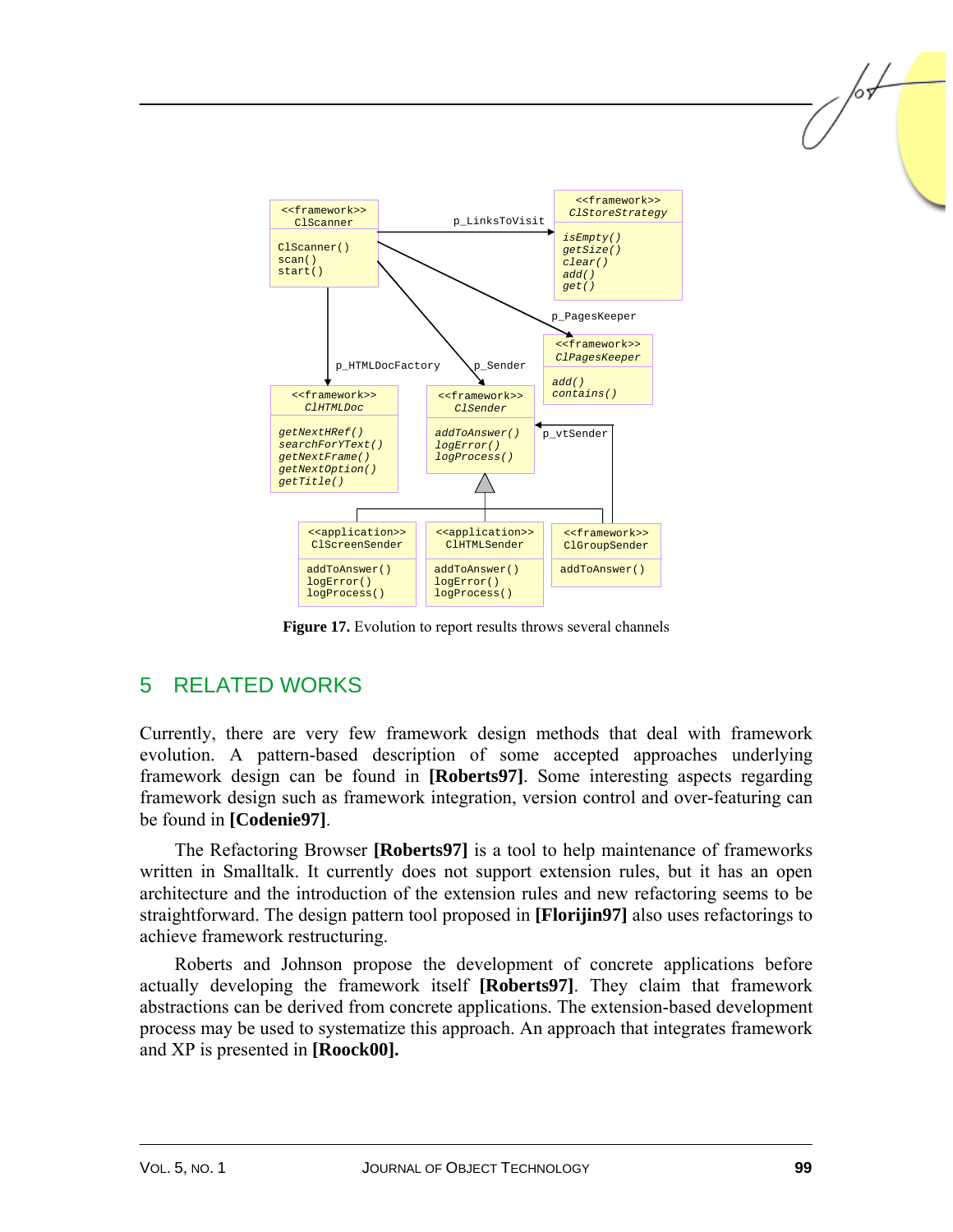A model for framework development based on viewpoints is proposed in **[Fontoura00]**. This method was used as our first approach to framework design, and the current version has been refined through the development of several case studies.

In **[Schmid99]** it was developed an approach to framework design that considers framework design as a generalization problem. Initially, it is fixed a class structure, which models a specific application from the framework domain and transforms it by a sequence of generalizing transformations, each one introducing a variation point into the class structure. Before the generalization, the class structure usually contains an aspect as a frozen spot in the form of a specialized class or responsibility as a part of a class; in some cases, an aspect is missing before the transformation. After the transformation, the class structure contains a variation point subsystem that represents this aspect. A generalization transformation **[Schmid96]** introduces the variability and flexibility of a variation point into the class structure. Extension rules can be used to support these generalization transformations.

In relation to the formal aspect, a theory for the formalization of the semantics of framework, based on the set of application-instance that can be generated, is presented in **[Fontoura99].** This semantics is defined using sets theory and meaning functions. However, this theory does not permit the establishment of property semantics in relation the behavior. In **[Opdyke92]**, the processes of refactoring are verified in accordance with a set of program properties, derivatives of the database area, added to a property that refers to equivalence semantics between operations. This latter property is not formally verified.

#### 6 CONCLUSIONS

In this paper we define a set of rules to support the flexibilization of the variation point structure based on the metapattern approach **[Pree95].** In addition, we show how extension rules can be combined with the well-known refactoring technique **[Fowler99]**  to support framework maintenance and evolution. The applicability of the extension rules and refactorings is analyzed in different stages of the evolution process. Both the evolution processes: refactorings and extension rules, are transformations that can be used to avoid the architectural drift problem **[Codenie97]** by restructuring framework variation point structure during its evolution. As a consequence, the set of applications that may be instantiated based on the framework is enlarged, since new variation points were defined.

In addition, extension rules can be used in the context of different methodologies for framework development **[Roberts97, Schmid99]** to build white box frameworks **[Johnson88]** by generalizing from the classes in the individual applications. The rules can be useful for evolving frameworks since the immutable code can be encapsulated and parameterized by converting the framework into a black-box one.

The paper also proposes a methodology for the formal verification of the correctness of the evolution processes. The methodology is based on the CCS formalism **[Milner89]**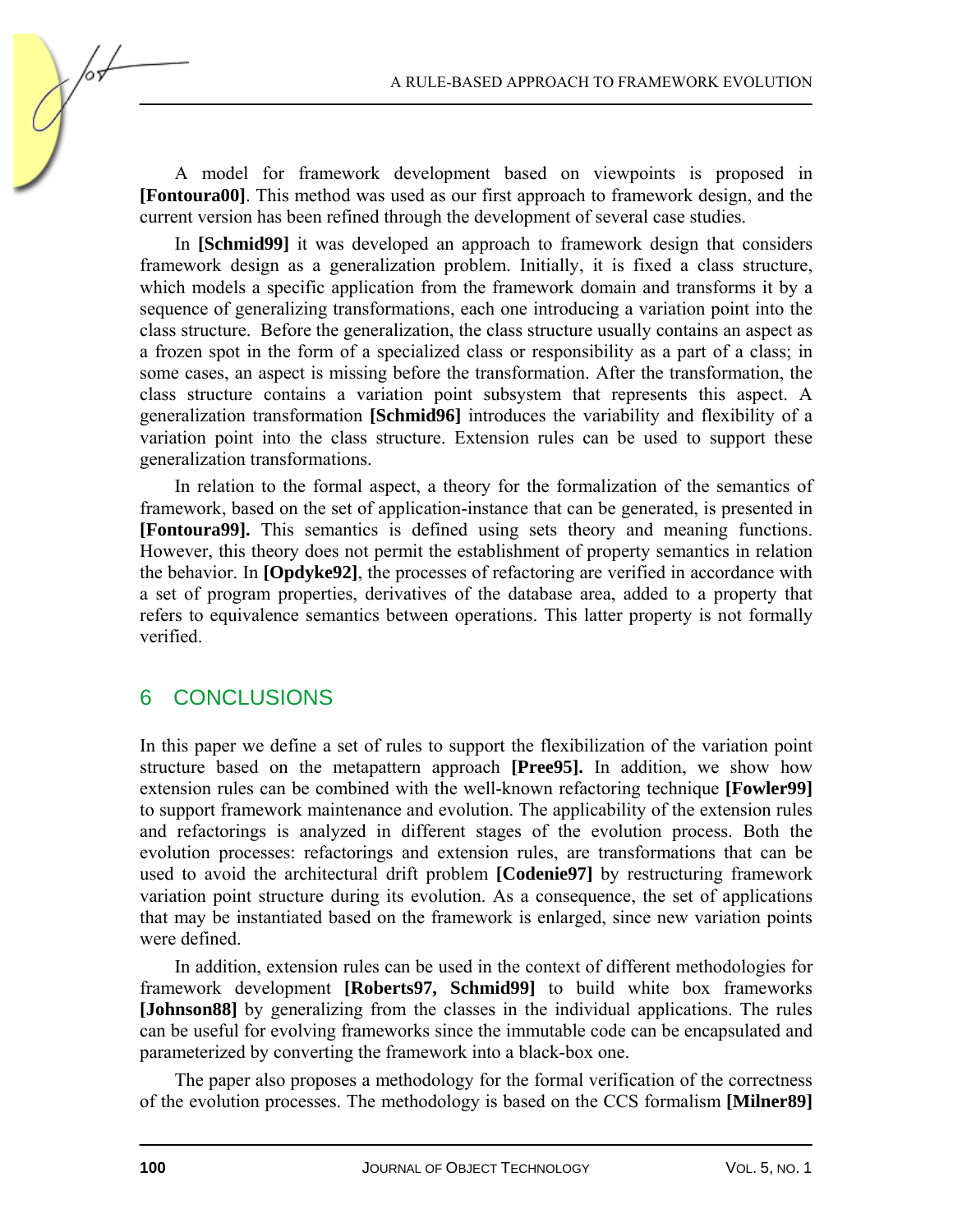to specify the behavior of programs. This formal specification will allow us to think about process properties using model-checking techniques, for example, to establish the behavioral equivalence of programs. This methodology, in conjunction with structural verification (i.e., syntactic analyses, metrics, etc.), can be very useful for understanding the evolution process and their consequences on the framework design and its instance applications.

The ongoing work consist in the extension of an already existing tool for software refactoring also supporting extension rules and the elaboration of new rules for different kinds of variation points.

## ACKNOWLEDGMENTS

This work is being supported in part by the National Research Council of Brazil (CNPq).

## REFERENCES

- [Batory89] Batory D., Barnett J., Roy J., Twichrll B., Garza J. "Construction of file management systems from software components". *Proceedings of COMPSAC*. 1989.
- [Banerjee87] Banerjee J., Kim W. "Semantics and Implementation of Schema Evolution in Object-Oriented Databases". Proceedings *of the ACM SIGMOD Conference*. 1987.
- [Butler01] Butler G., Xu L. "Cascaded Refactoring for Framework Evolution". *Proceedings of 2001 Symposium on Software Reusability*. ACM Press, p. 51- 57. 2001.
- [Coad92] Coad P. "Object-oriented patterns". *Communications of the ACM*, v.35, n.9, p. 152-159. 1992.
- [Codenie97] Codenie W., Hondt K., Steyaert P., Vercammen A. "From Custom Applications to Domain-Specific Frameworks". *Communications of the ACM*, 40(10), 71-77. 1997.
- [Cortés02] Cortés M., 2002. "Computational Support for the Evolution of Object Oriented Frameworks". *Proceedings of the Doctoral Simposium of the International Conference of Software Engineering*. Orlando, Florida.
- [Cortés04] Cortés M., Fontoura M, Lucena C. "Refactoring and Unification Rules to Assist Framework Evolution". *Upgrade - The European Journal for the Informatics Professional*. Novatica, vol. v, no. 2, pp. 49-55. March 2004.
- [CWB04] CWB Model Checking. Available in[: http://www.dcs.ed.ac.uk/home/cwb/.](http://www.dcs.ed.ac.uk/home/cwb/)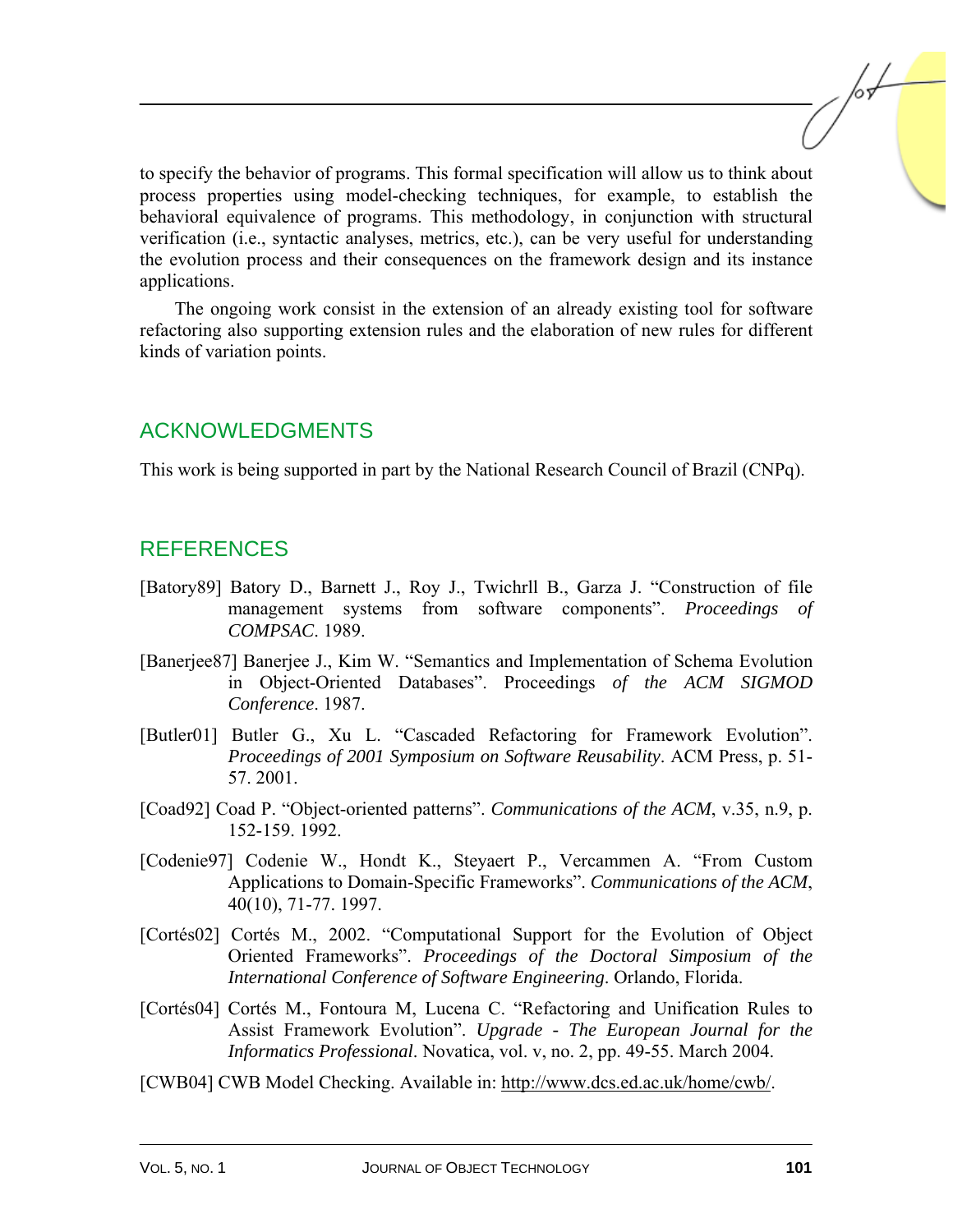A RULE-BASED APPROACH TO FRAMEWORK EVOLUTION

- [Fayad99] Fayad M., Schmidt D., Johnson R. "Application Frameworks". *Building Application Frameworks*. New York: Wiley. p. 3-28. 1999.
- [Florijin97] Florijin G., Meijers M, van Winsen P. "Tool Support for Object-Oriented Patterns", ECOOP'97, *LNCS 1241*, Springer-Verlag, 472-495. 1997.
- [Fontoura99] Fontoura M. *A Systematic Approach to Framework Development*. Ph.D. Dissertation, Computer Science Department, Pontifical Catholic University of Rio de Janeiro. 1999.
- [Fontoura00] Fontoura M., Crespo S., Lucena C., Alencar P., Cowan D. "Using Viewpoints to Derive Object-Oriented Frameworks: a Case Study in the Web-based Education Domain". *Journal of Systems and Software*, 54(3), 239-257. 2000.
- [Fontoura01] Fontoura M., Pree W., Rumpe B. *The UML Profile for Framework Architectures*, Addison-Wesley. 2001.
- [Fowler99] Fowler M. *Refactoring: Improving the design of existing code*. Addison-Wesley. 1999.
- [Gamma95] Gamma E., Helm R., Johnson R., Vlissides J. *Design patterns. Elements of Reusable Object-Oriented Software*. Addison-Wesley. 1995.
- [Milner89] Milner, R. *Communicating and concurrency*. Prentice-Hall, Hemel Hempstead. 1989.
- [Opdyke92] Opdyke W. *Refactoring Object-Oriented Frameworks*, Ph.D. Dissertation, Computer Science Department, University of Illinois, Urbana-Champaign. 1992.
- [Pree91] Pree W. *Object-oriented versus conventional construction of user interface prototyping tools*. Doctoral thesis, University of Linz.
- [Pree95] Pree W. *Design Patterns for Object-Oriented Software Development,* Addison-Wesley. 1995.
- [Roberts97] Roberts D. and Johnson R. Evolving Frameworks: "A Pattern Language for Developing Object-Oriented Frameworks", *Pattern Languages of Program Design 3*, Addison-Wesley, R. Martin, D. Riehle, and F. Buschmann (eds.), 471-486. 1997.
- [Roberts97] Roberts D., Brant J., Johnson R. "A Refactoring Tool for Smalltalk". *Theory and Practice of Object Systems,* Volume 3, Issue 4. 1997.
- [Roock00] Roock S. "eXtreme Frameworking How to aim applications at evolving frameworks". *Proceedings of the XP'2000 Conference*. 2000.
- [Schmid96] Schmid H. "Design patterns for constructing the hot spots of a manufacturing framework". *Journal of Object-Oriented Programming*, v. 9, n.3, p. 325-37. 1996.

/or